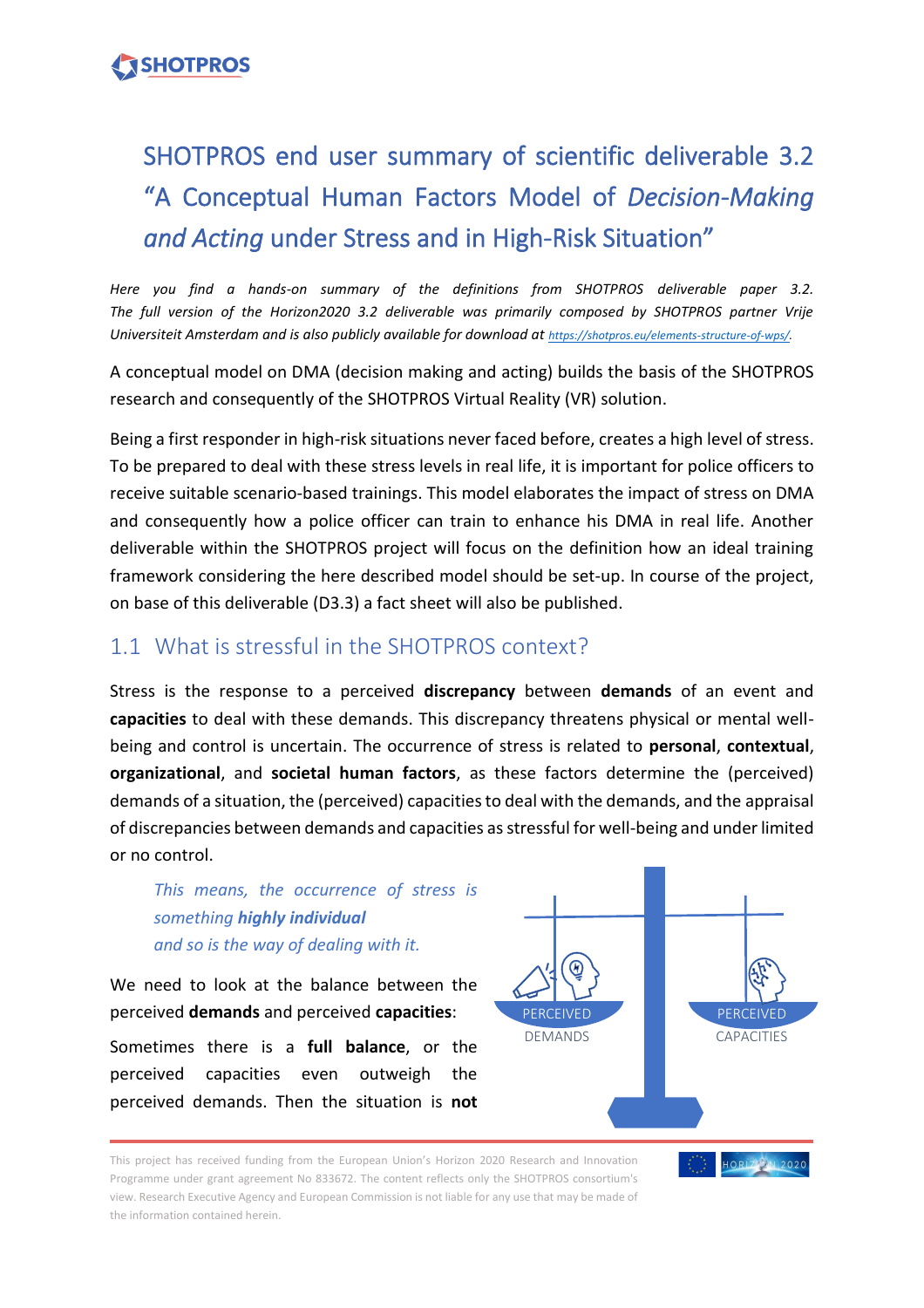perceived as **stressful**. This means I have enough capacities to deal with the perceived demands of a situation.

But if the there is an **imbalance** between my perceived capacities and the perceived demands, the situation might be perceived as stressful. In this situation I feel that I do not have enough capacities to deal with the demands of the situation. This could still be positive and perceived as challenging. For SHOTPROS we are interested in stress in a negative and **threat**related way.



*Consequently, stressful in the SHOTPROS context means an event that is appraised as threatening to my well-being and the police officer perceives limitations in control or ability to cope with it.* 

Stress is the emotional response of a police officer to a stressful event.

### 1.2 Attentional processes

During the DMA we see 2 types of attentional processes: Goal directed processes vs. stimulus driven processes.

We either behave in a way that gets us closer to the **goal** where we concentrate on the **task relevant** information to achieve the goal, **or** our attentional processes are kind of **hijacked by the task-irrelevant stimuli** of the environment as a result of which we no longer perceive taskrelevant issues optimally.

If a police officer **isstressed**, we often see a **shift** from the goal directed processes **to** the **more stimulus driven** processes. If we do not mitigate the stress response it may end up fully stimulus driven. Typically, you need a balance for making the right decisions and act accordingly – you need the goal directed attention and some stimulus driven influence to do a task like for example handcuffing: You have to keep in mind what you learned, what are the next steps, check the position of the suspect's hand and check if anything threatening is in the environment – all at the same time.

You must be able to perceive and process the **task-relevant aspects**to perform the tasks well.

This project has received funding from the European Union's Horizon 2020 Research and Innovation Programme under grant agreement No 833672. The content reflects only the SHOTPROS consortium's view. Research Executive Agency and European Commission is not liable for any use that may be made of the information contained herein. This research has been approved by the KU Leuven Ethics Committee Reference number: G – 2019 08 1712; \*Copyright Icons: Created by Vectorstall from Noun Project

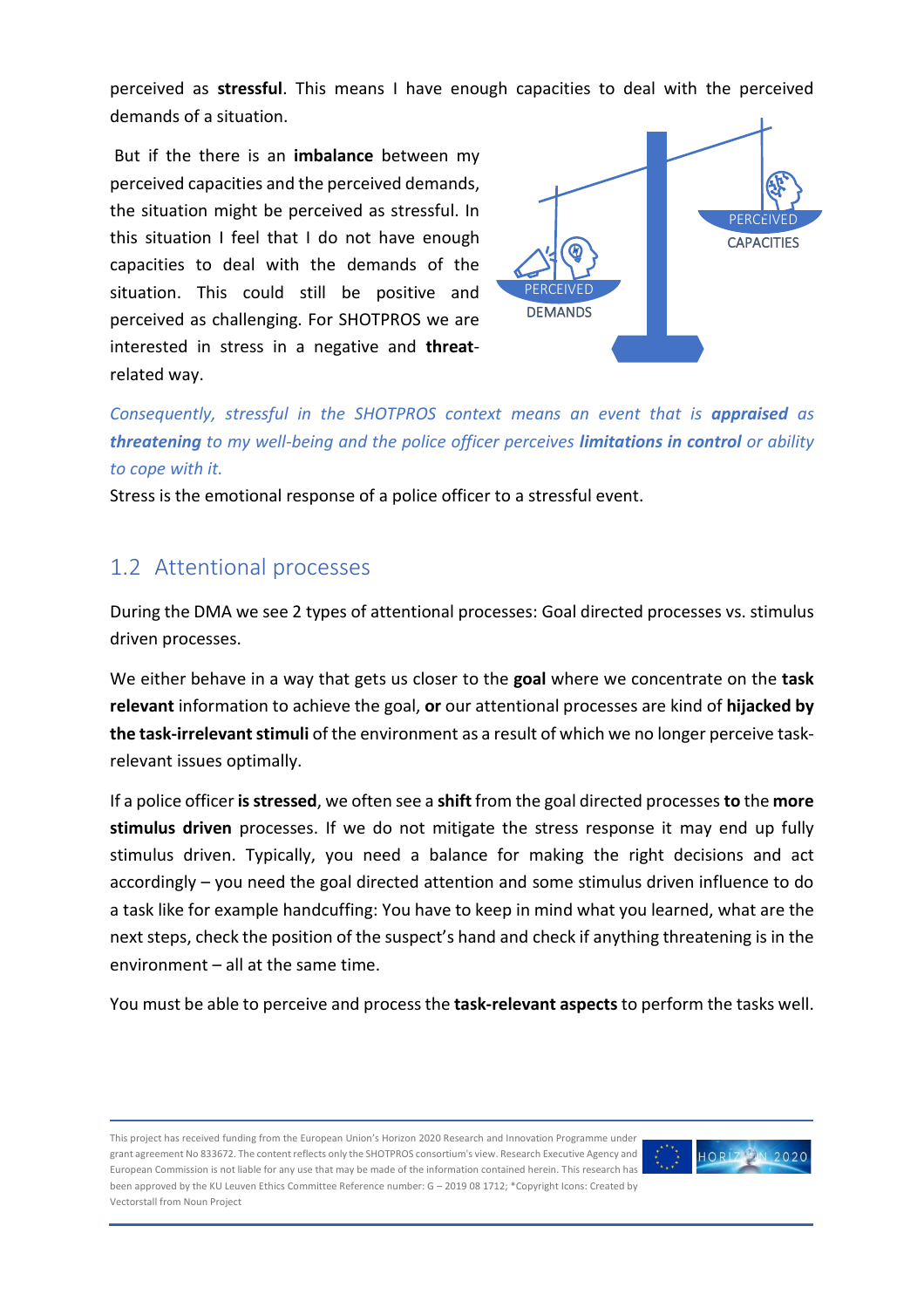## 1.3 Decision Making AND Acting

Typically, both were studied separately – Decision making in the cognitive domain and acting in the movement sciences. But the body has a brain, and the brain has a body and so the two were brought together from a scientific view. DMA is not a sequence but most of the time happens **together**.

#### *Action is always a package of decision making AND acting together.*

To study this package, the concepts of motor heuristics and embodied choices are very useful. **Motor heuristics** are simple rules of thumb that enable police officers to **choose** between **behavioral options** to satisfy the demands of a situation.

#### *These simple rules of thumb let me choose appropriate behavior for this situation.*

**Embodied choices** are similar and represent also rules of thumb that are useful when police officers have to decide quickly what to do and how (DMA) and **rely on cognitive AND sensory motor** input. This also means a first responder takes into account his bodily state while deciding and acting. For example, if you know you have an injured leg, you probably act more de-escalating as you are bodily aware of your physical limitations.

You only select from what is available for you. If you have a large box in your hand and want to pass through a door, you intuitively try to open the door for example with your elbow – you do not start thinking about it, you just do it like this.

*This implies that decision-making and acting should be trained, evaluated/debriefed, and researched as integrated, emergent actions.*

## 1.4 Training

We can train people to invest **extra mental effort to enforce goal directed processes**, to inhibit stimulus driven processes and to reduce stress. If this is done the right way, a person can retain or restore the balance to goal directed processing and thereby keep a proper decision making and acting with proper results.

*So, the aim of scenario-based VR trainings is not to prepare a first responder for every situation, but to empower a first responder in focusing on task-relevant aspects in any stressful situation.* 

For SHOTPROS, this model forms the basis of scenario-based VR training – the human factors help to create **realistic** VR-training where the **different** situations and **variations** are provided. They provoke a different perception of stress for the trainees and the trainee can **train to** 

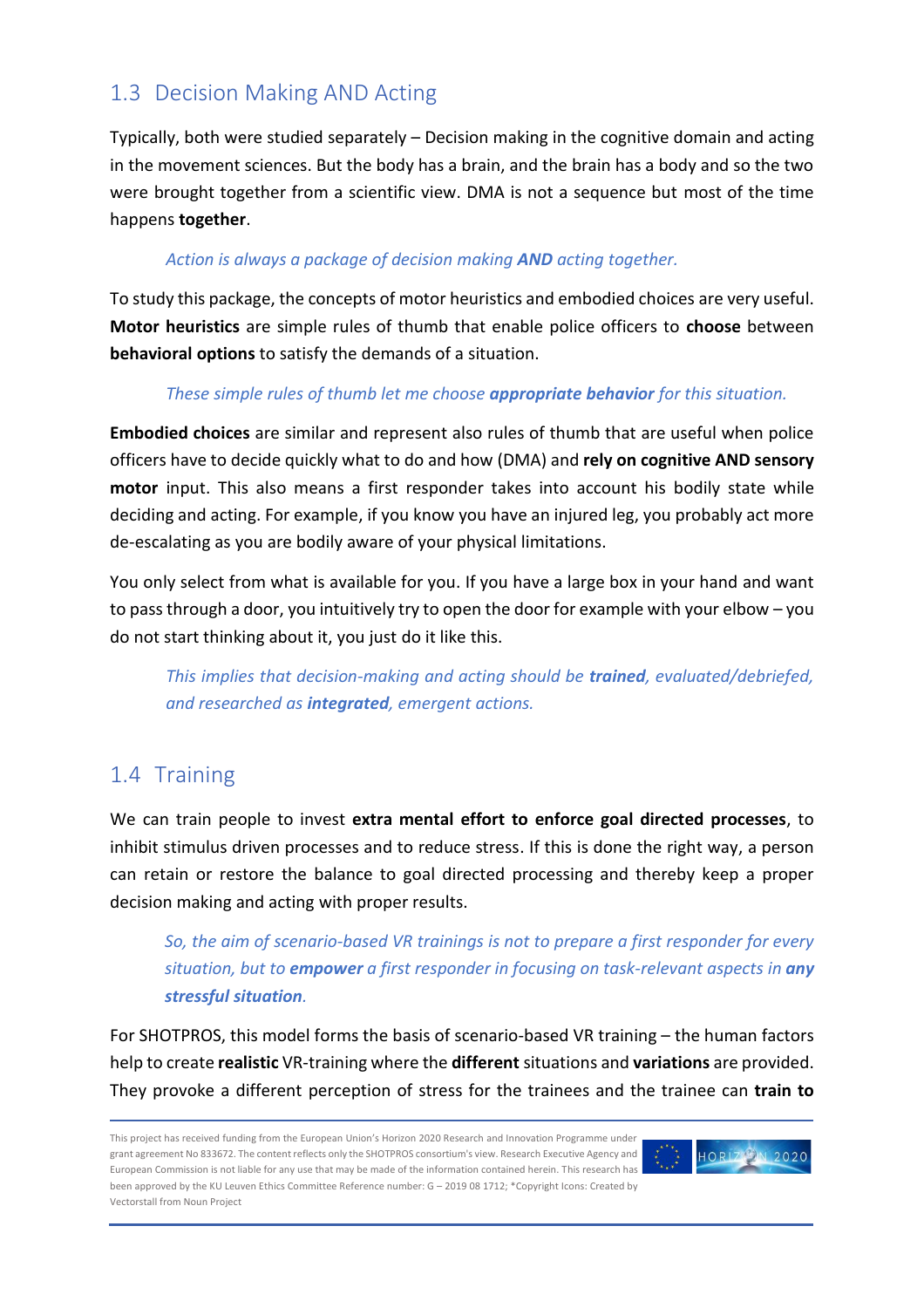**remain goal-directed** attention under stress to decide and act adequate regarding the situation.

*The more often a police officer trains this decision making and acting under stress, the better he can focus on task-relevant issues in real-life and decide and act appropriately.* 

#### 1.4.1 What is the consequence of training in the VR?

If trainings are **individualizable** for each trainee or team, the VR training will increase quality of DMA, which will lead to better and more correct decisions in real life.

Therefore, the **VR** must be **variable** and at the same time give the trainer an insight into the **physiological stress level** of a trainee. In VR you can **manipulate** the **sensory** (e.g.: noise) and the **cognitive** (e.g.: dispatcher information) **input** and this by just a few clicks. For SHOTPROS we need to test different stress cues to find out what "for the majority of police officers" is stressful and then, this kind of environment can be trained in the VR and **manipulated individually** as the perception of whether a situation is stressful or not remains individual for each trainee.

The aim is to train skills to stay goal directed.

#### *The trainee needs to practice how to suppress irrelevant stimuli despite the stress.*

Without these trainings a first responder will feel more overwhelmed and will not be able to focus on the **task-relevant input**. VR training may not make first responders feel less stressed, but it can **help them to choose correctly what to do and how to do it**, despite the stress. They can learn to **retain or restore the balance** of goal directed and stimuli driven processes.

In VR only **contextual human** factors can be displayed in the scenario and then be **manipulated** by clicking the SHOTPROS "Live-editor" to introduce different stress cues. But at the same time the **trainer needs to take the other factors into consideration when setting up the training** and needs to know for example the level of the trainee etc. to set the right objectives to really train the decision making and acting under stress (more on that will follow in D 3.3). Organisational factors and the general societal factors influence the training, but cannot be manipulated within the VR – but they play a role: For example, if filming bystanders are introduced as a stress cue this influences the trainee because he is thinking about the societal factors and therefore perceives the situation as stressful, which in the end probably lowers his ability to deal with it and finally let him make "wrong" decisions and unsuccessful actions.

This project has received funding from the European Union's Horizon 2020 Research and Innovation Programme under grant agreement No 833672. The content reflects only the SHOTPROS consortium's view. Research Executive Agency and European Commission is not liable for any use that may be made of the information contained herein. This research has been approved by the KU Leuven Ethics Committee Reference number: G – 2019 08 1712; \*Copyright Icons: Created by Vectorstall from Noun Project